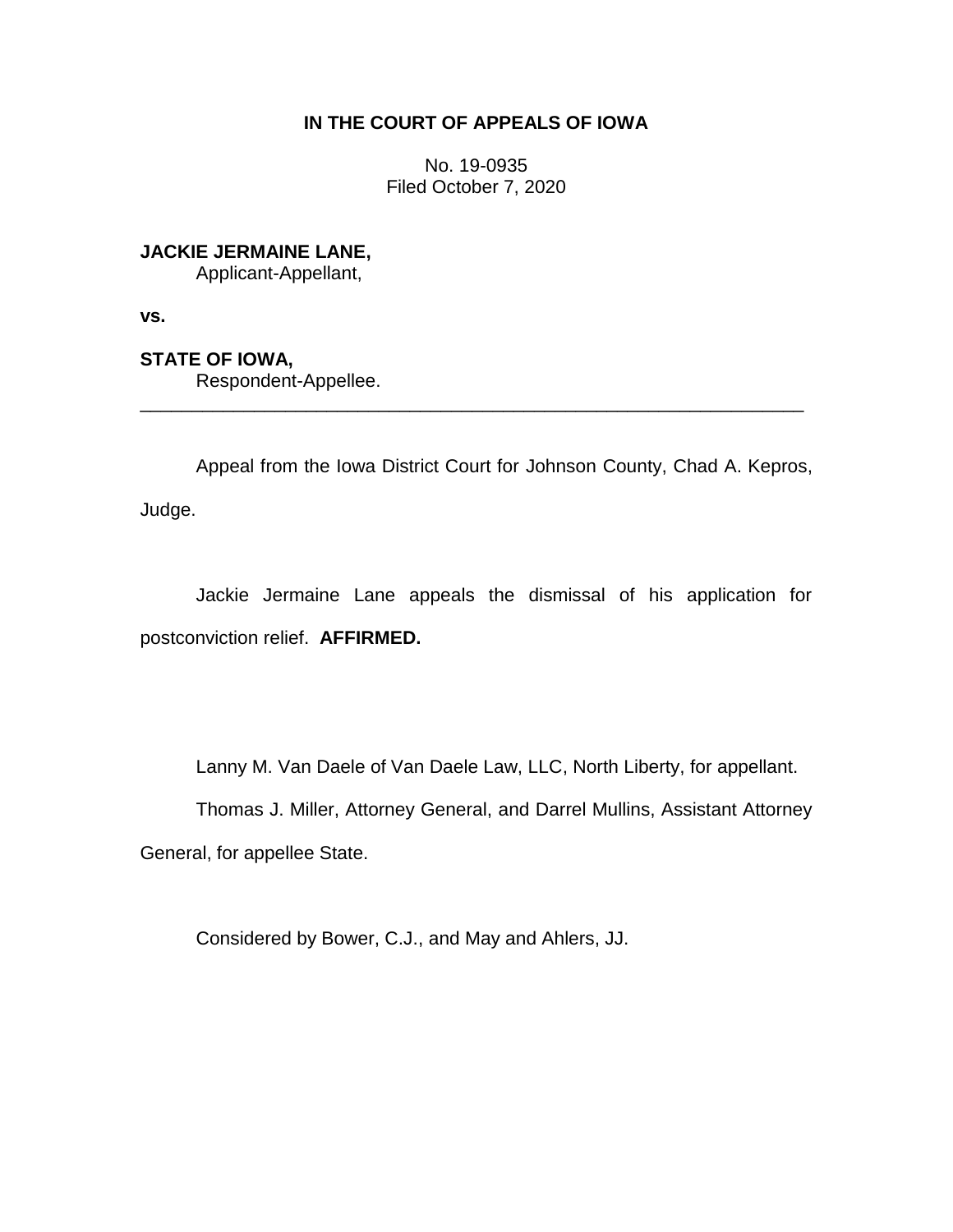## **BOWER, Chief Judge.**

Jackie Jermaine Lane appeals the dismissal of his application for postconviction relief (PCR). He contends his trial counsel was ineffective in several respects. Because Lane has failed to prove counsel was ineffective, we affirm the dismissal of his application.

Lane was convicted of first-degree robbery. *See State v. Lane*, No. 14-0065, 2015 WL 162070, at \*1–2 (Iowa Ct. App. Jan. 14, 2015). On direct appeal, this court found Lane had knowingly, intelligently, and voluntarily waived his *Miranda* rights before giving a statement to Police Officers Jeremy Bossard and Tom Hartshorn that "he had robbed the Creekside Market, named his accomplices, and gave several details about the offense." *Id.* at \*1, \*3.

On October 20, 2015, Lane filed a PCR application, asserting trial counsel was ineffective in a number of ways. To prove counsel was ineffective, Lane had the burden to prove trial counsel (1) "performed below the standard demanded of a reasonably competent attorney" and (2) "'that there is a reasonable probability that, but for counsel's unprofessional errors, the result of the proceeding would have been different.'" *Ledezma v. State*, 626 N.W.2d 134, 142–43 (Iowa 2001) (quoting *Strickland v. Washington*, 466 U.S. 668, 694 (1984)). "If the claim lacks prejudice, it can be decided on that ground alone without deciding whether the attorney performed deficiently." *Id.* at 142.

The PCR trial was held on February 28, 2019. The district court admitted exhibits and heard testimony from Lane concerning his claims that trial counsel was generally ill-prepared, failed to file a notice of the defense of diminished responsibility, failed to seek to suppress an apology letter Lane wrote during his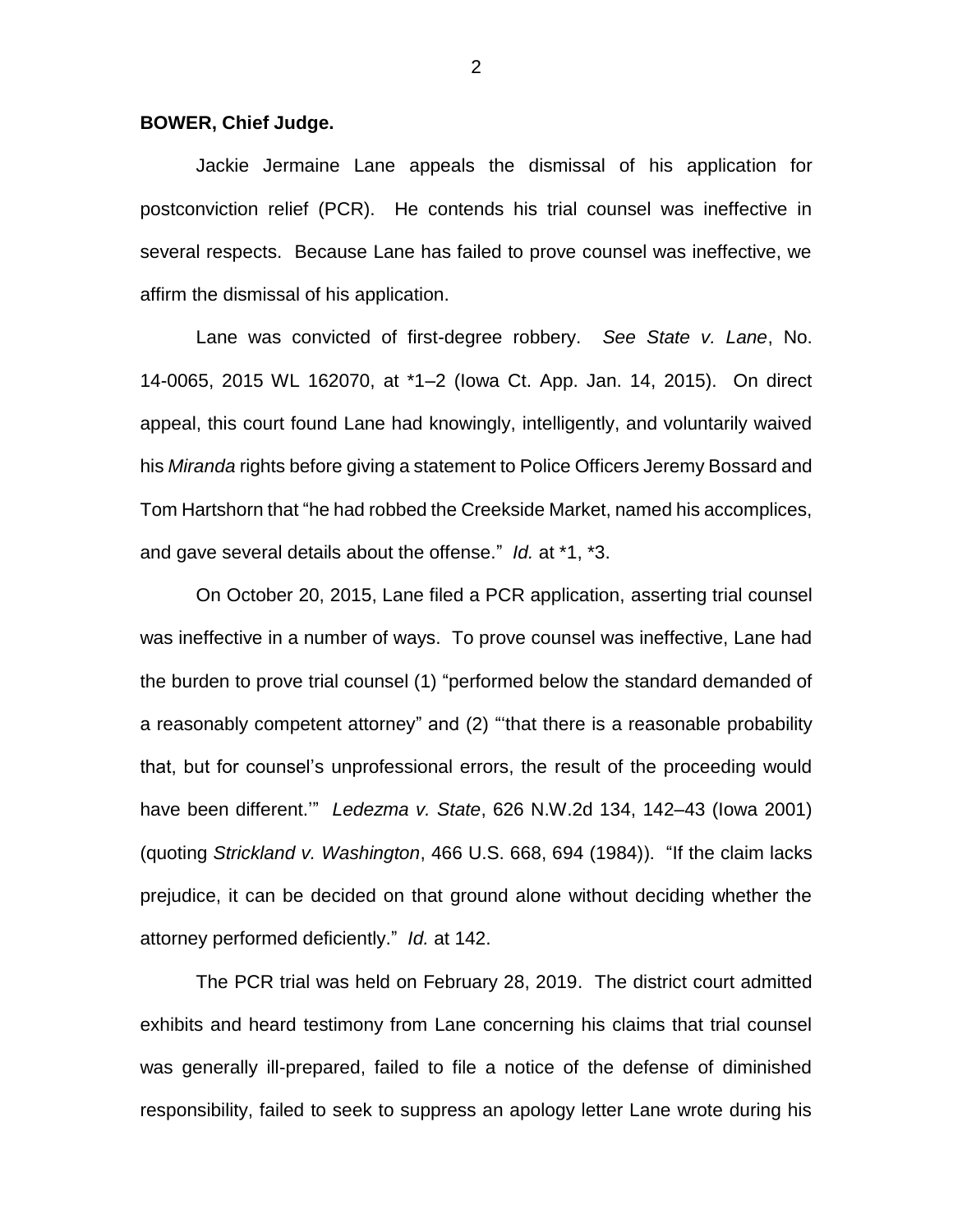interview with the officers, and failed to request a jury instruction on the necessity of corroborating evidence for a confession.<sup>1</sup> The district court considered each of these claims and concluded Lane failed to prove trial counsel provided ineffective assistance. Trial counsel's testimony was presented via deposition.

The district court first found: "A review of the record as a whole demonstrates that [defense counsel] was adequately prepared throughout his representation of Lane."

Next, because defense counsel had Lane evaluated to assess the possibility of a defense of diminished responsibility and obtained an opinion that there was no basis to assert the defense, the court found defense counsel "did not fail to perform an essential duty by not submitt[ing] notice of a defense which was unsupported by the facts. However, even if [defense counsel] had such a duty, there is no showing of prejudice." The court noted that the rules of professional conduct prohibit asserting an issue without basis in law and fact.

Third, as for the apology letter, the court wrote:

 $\overline{a}$ 

The only argument for suppression of the apology note not encompassed in the findings that Lane's *Miranda* waiver and statements during interview were voluntary is Lane's argument that the officers used deception and coercion by asserting and/or implying that the alleged victim was adversely psychologically affected by the incident and that Lane's letter would help her, which in turn deceived Lane into assuming that the letter would only be used for the purpose of helping the victim. However, there is no proof that the officer's comments were deceptive or coercive. The statements made about the victim are consistent with the testimony presented at trial. In other words, there is nothing in the record to suggest that law enforcement's statements to defendant about the victim were in any way false. . . . Likewise, Lane has not cited any

 $1$  Lane raised new claims of ineffective assistance at trial that were not included in his application. The State objected but the court overruled the objections and considered the additional claims.